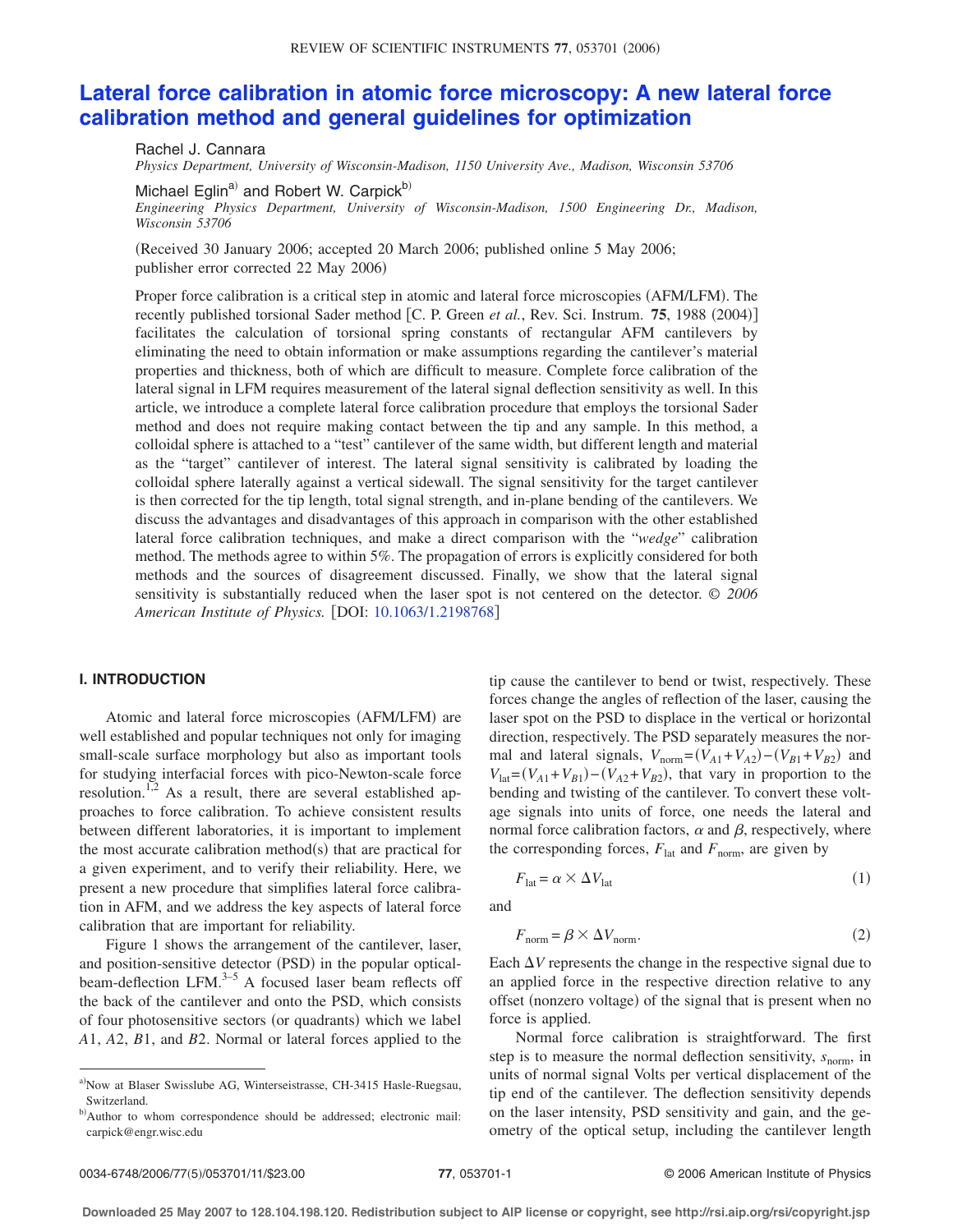

FIG. 1. The optical arrangement in an atomic force microscope. A focused laser beam is reflected off the back of the cantilever onto a four-quadrant photosensitive detector (PSD). The amount by which the cantilever bends and twists in response to normal and lateral forces corresponds to variations in the top minus bottom and left minus right signals, respectively. *L* and *w* are the length and width of the cantilever, respectively;  $L'$  is the distance from the fixed end of the cantilever to the position near the cantilever's free end where the tip is attached or integrated into the cantilever beam; and *h* is the distance from the tip apex to the neutral axis of the cantilever (the tip height plus half the thickness of the cantilever).

and the distance between the cantilever and the detector. The normal deflection sensitivity is easily obtained by measuring the slope of a normal signal versus vertical piezo displacement plot on a stiff, hard surface. A key point here is that the vertical displacement of the tip is assumed to be equal to the imposed vertical displacement of the piezo. This will not be accurate if the sample is sufficiently compliant to accommodate a significant portion of the imposed vertical displacement through contact deformation. As well, even in the case of a stiff, hard sample, this measurement is only as accurate as the *z* calibration of the piezo.

The second step is to determine the normal spring constant,  $k'_{\text{norm}}$ , measured at the tip or colloidal sphere position. Once this is known, the complete normal force calibration factor can be determined as,

$$
\beta = \frac{k'_{\text{norm}}}{s_{\text{norm}} \cos \varphi},\tag{3}
$$

where  $\varphi$  is the angle of the cantilever with respect to the sample surface. (Note that this angle may differ from the tilt angle of the cantilever relative to the AFM *x*-*y* scan plane, e.g., the angle for which it may be necessary to compensate in a variable-load experiment.<sup>6</sup>) In the case of a rectangular cantilever, the normal spring constant is given by

$$
k'_{\text{norm}} = \frac{Et^3w}{4L'^3},\tag{4}
$$

where *E*, *t*, and *w* are its Young's modulus, thickness, and width, respectively.  $L'$  is the distance from the base of the cantilever to the tip position, as opposed to the full length, *L*, of the cantilever (Fig.  $1$ ).

The flexural Sader method<sup>7</sup> yields the normal spring constant,  $k_{\text{norm}}$ , at the end of the cantilever based on its hydrodynamic damping in a fluid medium (e.g., in air).<sup>8</sup> One does not need to know the thickness of the cantilever or its Young's modulus.  $k_{\text{norm}}$  is determined by measuring the cantilever's planar dimensions (length and width) and its resonance frequency and quality factor in air (or any other suit-

able fluid medium). The Sader method improves the accuracy of normal force calibration in comparison with the nominal values provided by the manufacturer. There are several other methods available for normal force calibration, $10-12$  but the Sader method has emerged as the most convenient and accurate.

The normal spring constant,  $k'_{\text{norm}}$ , is related to  $k_{\text{norm}}$  by

$$
k'_{\text{norm}} = k_{\text{norm}} \left(\frac{L}{L'}\right)^3. \tag{5}
$$

This adjustment for *L'* accounts for offset of the tip or colloidal sphere from the free end of the cantilever, and this correction is non-negligible for many popular commercial cantilevers because of the strong (cubic) dependence of the maximum deflection of a cantilever beam on the distance between the base of the cantilever and the position at which load is applied, as defined in Eq.  $(4)$ .<sup>13</sup>

The lateral force calibration is more challenging. One key reason for this is that the lateral deflection sensitivity is more difficult to determine than the normal deflection sensitivity for conventional cantilevers for the following reason. The lateral stiffness of AFM cantilevers is typically much higher than the normal stiffness, and this makes it more difficult to measure. For example, the torsional spring constant,  $\kappa'$ , for a rectangular cantilever, measured at the tip or colloidal sphere, is given by

$$
\kappa' = \frac{Gt^3w}{3L'},\tag{6}
$$

where *G* is the shear modulus of the cantilever. The lateral spring constant,  $k_{\text{lat}}'$ , measured at the same position is related to  $\kappa'$  as follows:

$$
k'_{\text{lat}} = \frac{\kappa'}{h^2},\tag{7}
$$

where *h* is the torsional moment arm, i.e., the distance from the line of action of the lateral force (which acts on the end of the tip) to the twisting axis of the cantilever  $(Fig. 1)$ , i.e., colloid radius or tip height plus the distance to the neutral axis of the cantilever. The ratio of the normal to the lateral spring constant is therefore

$$
\frac{k'_{\text{norm}}}{k'_{\text{lat}}} = \frac{3E}{4G} \left(\frac{h}{L'}\right)^2,\tag{8}
$$

where *E* is always greater than  $G<sub>1</sub><sup>14</sup>$  but *h* is much less than *L*', so that  $(h/L')^2$  is very small. Consequently,  $k'_{\text{norm}}/k'_{\text{lat}}$  can be as low as 0.001 for a rectangular cantilever.

The total lateral stiffness of the cantilever-tip-contact system,  $k_{\text{lattot}}$ , is obtained from a sum of inverses of the lateral force constant of the cantilever,  $k'_{\text{lat}}$ , measured at the sphere or tip position, the lateral stiffness of the tip or sphere itself,  $k_{\text{lat,tip}}$ , and the lateral stiffness of the contact,  $k_{\text{lat,cont}}$ ,

$$
k_{\text{lat,tot}}^{-1} = k_{\text{lat}}^{\prime -1} + k_{\text{lat,tip}}^{-1} + k_{\text{lat,cont}}^{-1}.
$$
 (9)

Consequently, for a typical integrated AFM tip and sample surface, the lateral contact stiffness, which is often comparable to or less than the lateral stiffness of the cantilever<sup>15</sup> and tip, $16$  significantly reduces the slope of the lateral force versus lateral displacement plot. In other words, this slope,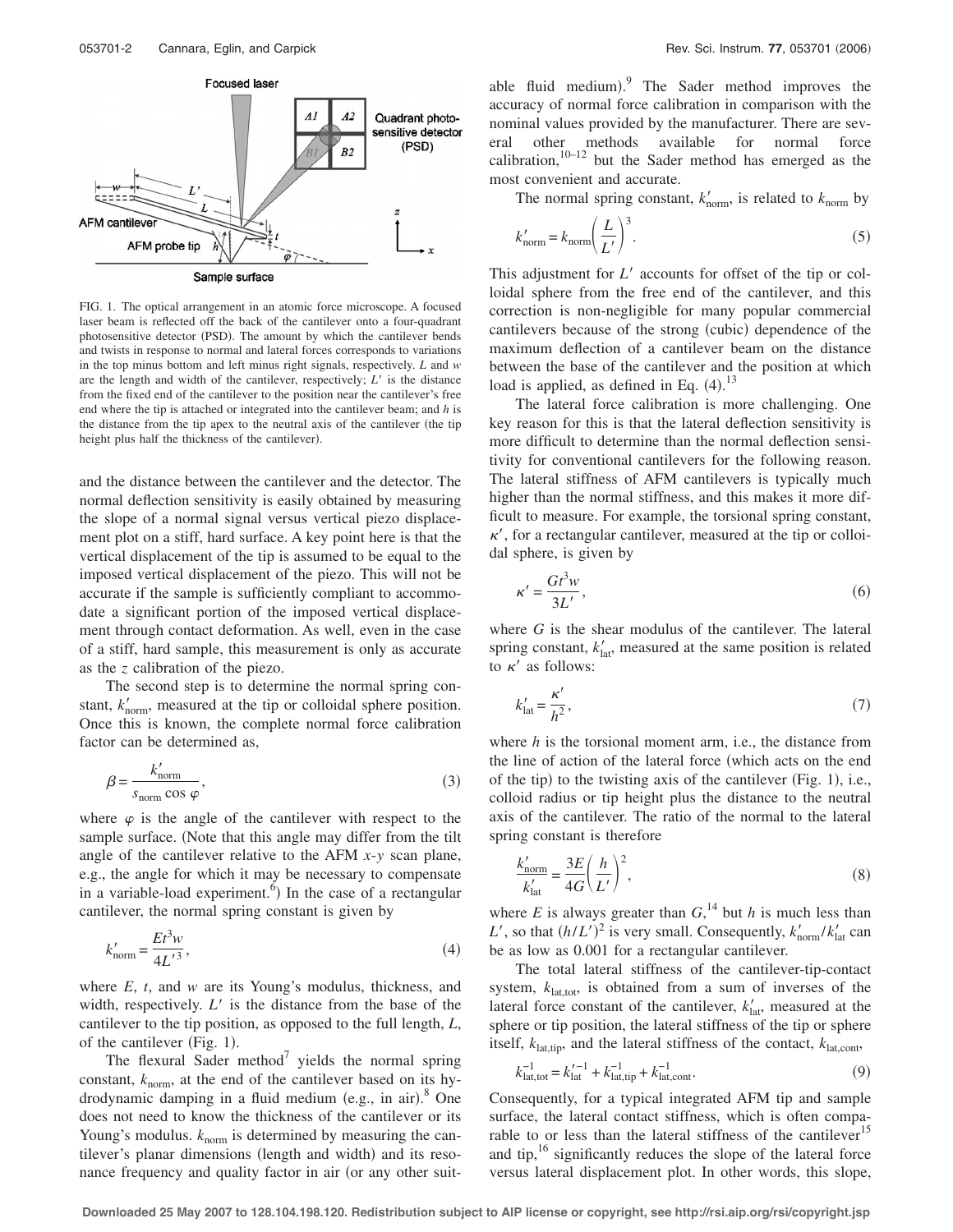TABLE I. Lateral force calibration methods, their corresponding references, key assumptions and measured variables, and required materials/probes.

| force<br>calibration<br>method | Relevant<br>references | Key assumption( $s$ )                                                                                                                                                          | Key measured<br>variable(s)                                                                                   | Required<br>materials/probes                                                                       |
|--------------------------------|------------------------|--------------------------------------------------------------------------------------------------------------------------------------------------------------------------------|---------------------------------------------------------------------------------------------------------------|----------------------------------------------------------------------------------------------------|
| Test probe                     | This article and 26    | Same laser intensity<br>distribution for test<br>cantilever and cantilever<br>with integrated tip;<br>accurate lateral piezo calibration.                                      | Colloid moment arm<br>and lateral deflection<br>sensitivity; torsional<br>spring constant; tip<br>moment arm. | Colloidal test probe,<br>GaAs crystal,<br>cantilever with<br>integrated tip (to be<br>calibrated). |
| Wedge                          | 24 and 25              | Slopes of facets or wedge<br>surfaces with known<br>relative tilt angle;<br>accurate lateral piezo calibration.                                                                | Half-width and lateral<br>offset of friction loop<br>vs. load; normal<br>spring constant.                     | Wedge calibration<br>grating, cantilever<br>with colloid, or integrated tip<br>(to be calibrated). |
| Vertical<br>lever              | 20                     | Known loading position<br>of colloidal probe on<br>vertical test cantilever.                                                                                                   | Lateral deflection<br>sensitivity; test<br>cantilever normal<br>spring constant.                              | Colloidal probe, rigid<br>vertical surface, precalibrated<br>test cantilever.                      |
| Optical<br>geometry            | 19                     | Torsional spring constant<br>calculated from estimated<br>modulus and cantilever<br>dimensions (this can now<br>be measured<br>experimentally using the<br>Sader method). $26$ | PSD dimensions.<br>distance from cantilever to PSD,<br>probe moment arm.                                      | Any cantilever-probe<br>combination.                                                               |
| <b>Static</b><br>friction      | 17 and 30              | Negligible contact<br>stiffness, accurate lateral<br>piezo calibration; spring<br>constant from finite<br>element model.                                                       | Slope of lateral signal<br>vs. lateral piezo displacement;<br>lateral spring constant.                        | Colloidal probe, flat<br>hard surface.                                                             |

which can be observed quite easily at the beginning or "sticking" portion of a friction loop, is emphatically *not equal* to the lateral deflection sensitivity. An exception to this case usually occurs for micrometer-scale colloidal spheres for which the large contact area produces a large contact stiffness.<sup>17</sup> In addition,  $k<sub>lattip</sub>$  is typically very large for a colloidal sphere, and may be neglected in this case, as well.

While the normal deflection sensitivity is measured easily from vertical force versus displacement plots on a stiff surface, it is generally more difficult to achieve an equivalent configuration for the lateral case because of the higher lateral stiffness of standard cantilevers. Also, it is necessary to consider any reduction in lateral deflection sensitivity due to lateral in-plane bending that may occur in addition to the torsional response. As reported by Sader and Green,<sup>18</sup> lateral in-plane bending may be ignored for rectangular cantilevers that satisfy the criterion

$$
\varepsilon = \frac{k'_{\text{lat}}}{k'_{\text{in-plane}}} = \frac{2}{3(1+\nu)} \left(\frac{t}{h}\right)^2 \left(\frac{L'}{w}\right)^2 \ll 1,\tag{10}
$$

where  $k'_{\text{in-plane}}$  is the lateral in-plane bending spring constant measured at the tip or sphere position, and  $\nu$  is Poisson's ratio. Since the quotient  $1/2(1+\nu)=G/E$ , Eq. (8) may be rearranged to yield the ratio *G*/*E*, and the criterion in Eq.  $(10)$  may be rewritten in the following way, independent of Poisson's ratio:

$$
\varepsilon = \frac{k'_{\text{lat}}}{k'_{\text{norm}}} \left(\frac{t}{w}\right)^2 \ll 1,\tag{11}
$$

$$
\varepsilon = \frac{\kappa}{k_{\text{norm}}} \left(\frac{t}{hw}\right)^2 \left(\frac{L'}{L}\right)^2 \ll 1,\tag{12}
$$

where the full spring constants,  $\kappa$  and  $k_{\text{norm}}$ , may be determined by Sader's methods. If Eq.  $(10)$ ,  $(11)$ , or  $(12)$  is not satisfied, lateral in-plane bending will act to reduce the lateral deflection sensitivity. This effect can be significant, as discussed below.

Several lateral force calibration methods work around the challenge of measuring the lateral sensitivity (Table I). The *optical geometry* method of Liu *et al.*, <sup>19</sup> *static friction* method of Cain *et al.*, <sup>17</sup> and *vertical lever* method of Ecke *et al.*<sup>20</sup> each describe lateral force calibration procedures that are analogous to the normal force calibration described above. Here, we briefly review the established methods.

In the first set of methods, the lateral force calibration factor,  $\alpha$ , is obtained from the lateral spring constant,  $k_{\text{lat}}$ , and lateral deflection sensitivity,  $s<sub>lat</sub>$ , such that

$$
\alpha = \frac{k'_{\text{lat}}}{s_{\text{lat}}}.\tag{13}
$$

Just as *s*norm is the change in normal signal Volts per normal deflection, *s*lat is the change in lateral signal Volts for a given lateral displacement of the tip.

In their *optical geometry* approach, Liu *et al.* calculate the torsional spring constant based on assumed elastic (shear modulus) and measured or assumed geometric (length, width, thickness, and tip height) properties of the cantilever. They determine the lateral deflection sensitivity by moving the PSD a known amount in the lateral direction (along  $x$  in

or, alternately,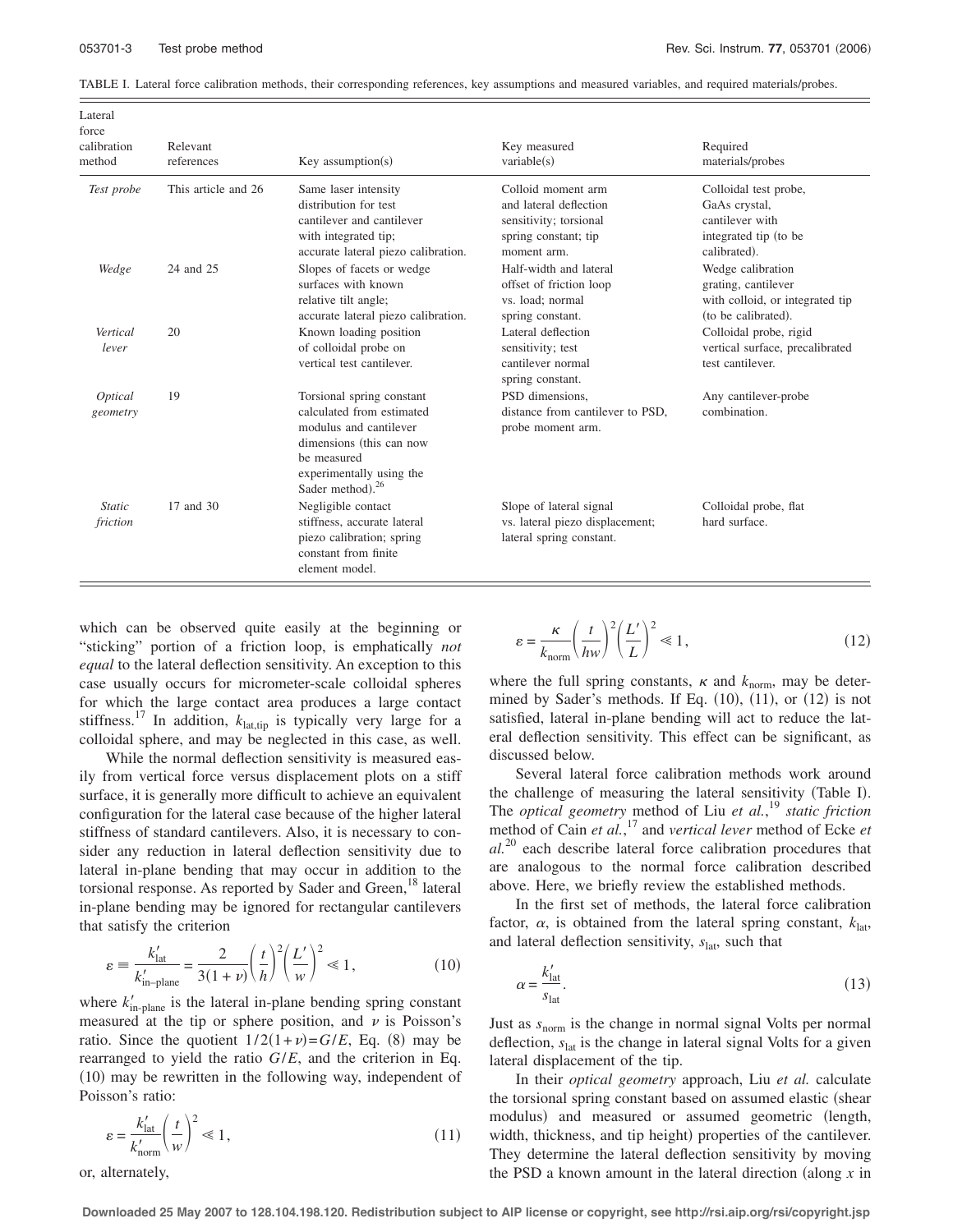Fig. 1), which is converted to an equivalent lateral tip displacement by using measured or assumed values for the tip height and the PSD-cantilever distance.

For their *static friction* method, Cain *et al.* calculate the torsional spring constant based on finite element analysis,<sup>21</sup> but they obtain the lateral deflection sensitivity from the static portion of a friction loop between a colloidal probe and a hard, flat surface. Due to the large sphere diameter, the resulting contact stiffness is much greater than the cantilever stiffness, the effect of the contact stiffness is negligible  $[Eq.$  $(9)$ , and an accurate value for the lateral deflection sensitivity is obtained.

Ecke *et al.* take a different approach in their *vertical lever* method, obtaining deflection sensitivities for a colloidal probe by pushing the equator of the sphere laterally against a rigid, vertical surface. Then, they push the probe in the lateral direction against a vertically oriented cantilever with a calibrated normal spring constant. This provides both the lateral deflection sensitivity and the lateral force constant.

In addition, the more recent friction force calibration method by Stiernstedt *et al.* measures friction as an eccentric axial force (i.e., parallel to the long axis of the cantilever) and therefore uses the normal spring constant and vertical deflection sensitivity for calibrating both normal and frictional forces. $^{22}$  The novel method by Choi combines the moment balance equations for a cantilever with information from the lateral signal on a step grating to produce a calibration to separate the cantilever properties from the instrumental properties. $^{23}$ 

In contrast to these methods, the *wedge* method, developed by Ogletree *et al.*<sup>24</sup> and extended to colloidal probes by Varenberg *et al.*<sup>25</sup> is a scheme for lateral force calibration that bypasses the separate measurement of the lateral force constant and lateral deflection sensitivity altogether. Instead, the ratio of the normal and lateral calibration factors, *S*, is determined, where

$$
\alpha = S \times \beta. \tag{14}
$$

Thus, once  $\beta$  is known [e.g., via Sader's method and Eqs. (3) and (5)], then  $\alpha$  can be determined. To obtain  $\alpha/\beta$ , measurements are performed by scanning the AFM tip over a wedgeshaped sample of known geometry. When a surface is tilted locally along the scanning direction, there are geometrically determined components of the normal and frictional forces between the tip and sample that will couple into the lateral and normal force channels. *S* is determined by comparing the expected normal-to-lateral *force* ratio to the measured normal-to-lateral *signal* ratio.

Here, we demonstrate the new *test probe* calibration procedure, which combines the torsional Sader method<sup>26</sup> (for experimentally determining torsional spring constants) with a method for measuring the lateral detector sensitivity of the AFM, giving a full calibration from Volts to Newtons for colloidal and integrated tips alike. The method is similar to the *vertical lever* method, but uses fewer assumptions and a simpler experimental setup, and contact between the tip and any calibration sample is avoided, which is advantageous for tips with sensitive end structure or functionalities.



FIG. 2. Lateral force vs. displacement plot. The inset shows the arrangement of the colloidal probe and GaAs sample in the test probe method. When the sample moves horizontally by  $\Delta x$ , it pushes against the equator of the sphere, causing the cantilever to twist and producing the plot shown. The slope,  $s<sub>lattest</sub>$ , of this plot is the lateral deflection sensitivity for the test probe. In this example, approach (dashed) and retract (solid) lateral force versus displacement plots taken at a rate of 250 ms per plot are shown for a displacement range of 300 nm (i.e., 300 nm per 250 ms).

#### **II. RESULTS**

#### **A. Test probe method for lateral force calibration**

In the new *test probe* method, a colloidal sphere is glued to the tip end of a "test" cantilever of the same width and gold coating as the cantilever to be used for experiments (the "target" cantilever). Lateral force versus displacement measurements (at the equator of the sphere) are performed against the flat side of a freshly cleaved gallium arsenide sample, which cleaves at a perfect  $90^{\circ}$  angle to the top  $(100)$ plane (Fig. 2 inset). The slope of the contact region in the resulting force plot gives the lateral deflection sensitivity,  $s<sub>lat test</sub>$ . The lateral deflection sensitivity obtained in this way depends on the geometry of the laser beam path, the torsional moment arm, and the total signal on the PSD, but it is independent of the width of the cantilever, as long as the entire laser spot reflected off the cantilever.

Dividing the lateral force constant of the target cantilever by the lateral deflection sensitivity measured for the test probe according to Eq.  $(13)$  is not sufficient for calibrating lateral forces; one must also account for changes in the torsional moment arm length and the total signal on the photodiode between the test and the target probes. In addition, test cantilevers should be chosen so that the lateral in-plane bending is negligible (i.e.,  $\varepsilon_{\text{test}} \le 1$ ), since it reduces the lateral deflection sensitivity, or in-plane bending of the test cantilever should be identical to the target (i.e.,  $\varepsilon_{\text{test}} = \varepsilon_{\text{target}}$ ). In general, it is necessary to correct for in-plane bending of the target probe. With torsional moment arm lengths,  $h_{\text{target}}$  and  $h_{\text{test}}$ , and total signals,  $T_{\text{target}}$  and  $T_{\text{test}}$ , for the colloidal test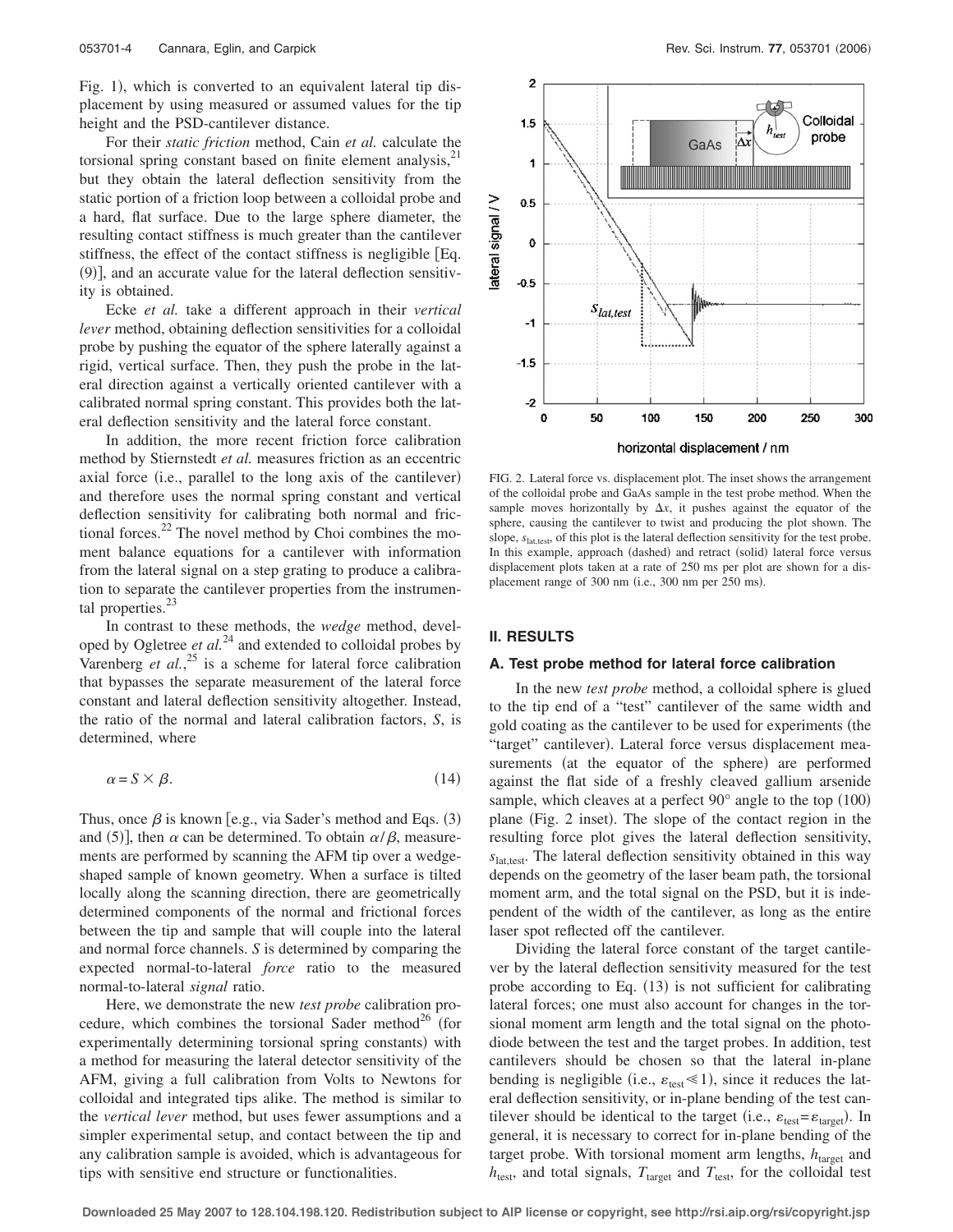probe and new probe, respectively, the lateral deflection sensitivity of the target probe will be

$$
s_{\text{lat,target}} = s_{\text{lat,test}} \frac{(T_{\text{target}}/T_{\text{test}})}{(h_{\text{target}}/h_{\text{test}})} \frac{(1 + \varepsilon_{\text{test}})}{(1 + \varepsilon_{\text{target}})},
$$
(15)

where the final term accounts for lateral in-plane bending of the target cantilever relative to the test cantilever.

Equation  $(15)$  assumes that the calibration is independent of the laser spot position along the length of the cantilever. This is valid if the laser spot reflects off the back of both the test and target cantilevers at points between the tip or colloidal sphere's location and the free ends of the cantilevers. This is a reasonable assumption, because, for a given applied lateral force, the angle of twist does not change along this portion of the cantilever. This is easily accomplished by always positioning the laser as close to the free end of the cantilever as possible. If the laser spot for one or both cantilevers instead lies between the tip or colloidal sphere's location and the fixed end of the cantilever, then a linear correction is required to account for this offset.

The use of the ratio of total signals also assumes that the spatial distribution of reflected laser intensity on the PSD is sufficiently similar for both cantilevers, even if the total intensity is different. This assumption may break down if one switches to a cantilever of significantly different width or surface coating. To verify that Eq.  $(15)$  holds in the case of cantilevers of identical width and reflective coating, we compared the *normal* deflection sensitivities of the two probes in this work, which had the same width and a gold coating, but came from different wafers. In this case, the relevant moment arms are the lengths,  $L'_{\text{target}}$  *and*  $L'_{\text{test}}$ , for the target and test cantilevers, respectively. As a result we can compare the normal deflection sensitivities for the colloidal test probe and target probe in the following way:

$$
s_{\text{norm,target}} = s_{\text{norm,test}} \frac{(T_{\text{target}}/T_{\text{test}})}{(L'_{\text{target}}/L'_{\text{test}})}.
$$
(16)

We verified this relation from the normal force versus displacement plots taken on a flat Si surface using several different probes. As an example, using digital instruments (DI) Nanoscope IV AFM, we compared the deflection sensitivities for two 40- $\mu$ m-wide, gold-coated cantilevers (with silicon and silicon nitride substrates for the target and test probes, respectively), one with an integrated tip and one with a colloidal sphere (the test probe). In this case, the length of the first cantilever was  $L'_{\text{target}} = 335 \mu \text{m}$ , and the length of the test cantilever was  $L'_{\text{test}} = 195 \mu \text{m}$ . The normal signal deflection sensitivities were *s*norm,target=8.7 mV/nm and *s*norm,test  $=15.3$  mV/nm, and the total signal intensities were  $T_{\text{target}}$  $=7.1$  V and  $T_{\text{test}}=7.2$  V. From this, both sides of Eq. (16) agree to within 1%. This shows that the laser spot intensity distribution does not change significantly for distinct cantilevers of the same width and reflective coating, even if they come from different wafers or have different substrate materials.

In the next calibration step,  $k'_{lat}$  is calculated from  $\kappa$ , the torsional spring constant for the full length of the cantilever,

$$
k'_{\text{lat}} = \frac{\kappa}{h^2} \left( \frac{L}{L'} \right),\tag{17}
$$

where  $\kappa$  is obtained experimentally via the torsional Sader method.<sup>26</sup> The resonance frequency and quality factor in air for the first torsional oscillation mode of the target cantilever are measured separately or *in situ*. The factor *L*/*L*! accounts for the fact that forces in an experiment are applied at the tip position, not at the end of the cantilever. It is a linear dependence (in contrast to the cubic dependence for the normal force constant), because the angle of twist is linear with cantilever length. The *static friction* and *optical geometry* methods may be modified to use the torsional Sader method as well.

We used a UHV350 AFM from RHK Technology (Troy, Michigan) for the lateral calibration test. This instrument has inertial motors that enable the user to make both coarse and fine adjustments to the physical offset of the PSD in both the vertical and horizontal directions. Normal and lateral signals may be decoupled electronically, though we do not employ this function for this calibration.

Deflection sensitivity measurements with the colloidal probe were performed under a controlled environment (nitrogen flushed and pumped to 10 Torr). Lateral force versus displacement plots were obtained by pushing a  $70-\mu$ m-diam colloidal glass sphere (attached to a silicon nitride cantilever) against the flat cleaved  $(\overline{1}10)$  side of a GaAs crystal, using a 300 nm lateral ramp size in the  $\pm x$  direction (perpendicular to the long axis of the cantilever). Any sample with a flat, stiff vertical surface may be used for this calibration. The test probe satisfied Eq. (10), with  $\varepsilon_{\text{test}} \approx 0.01$ , because the cantilever length  $({\sim}200 \mu m)$  is relatively short, and its thickness  $\lceil$  ~1  $\mu$ m by scanning electron microscopy (SEM) is much less than the moment arm and cantilever width. As a result, in-plane bending is negligible, and the deflection sensitivity measured with this probe should accurately describe the lateral sensitivity of the detector.

Figure 2 shows a representative lateral force versus displacement plot and the probe-sample arrangement (Fig. 2) inset). This plot resembles a typical normal force versus displacement plot, including the effect of snap-in and pull-off due to adhesion, which in this case occurs between the sides of the colloid and the GaAs sidewall. For retracting force plots, we measured the lateral deflection sensitivity from the slope between the point at which the positive load is equal in magnitude to the pull-off force and the point at which the probe pulls off. For approaching plots, we do the same except that the snap-in force is the reference point. With the laser spot centered both horizontally and vertically on the PSD, the lateral deflection sensitivity is  $2.19 \pm 0.01$  mV/nm.

To assess this first part of the *test probe* method further, we compared it with the *static friction* method, using the DI AFM. For the same 70  $\mu$ m colloidal probe at zero lateral PSD offset, the two approaches yield similar results (correcting for the doubled length of the cantilever arm with the *static friction* method):  $\sim 64$  and  $\sim 68$  mV/nm for the *test probe* and *static friction* methods, respectively. Though the result is similar for these two methods, the *test probe* method improves upon the *static friction* approach, because the side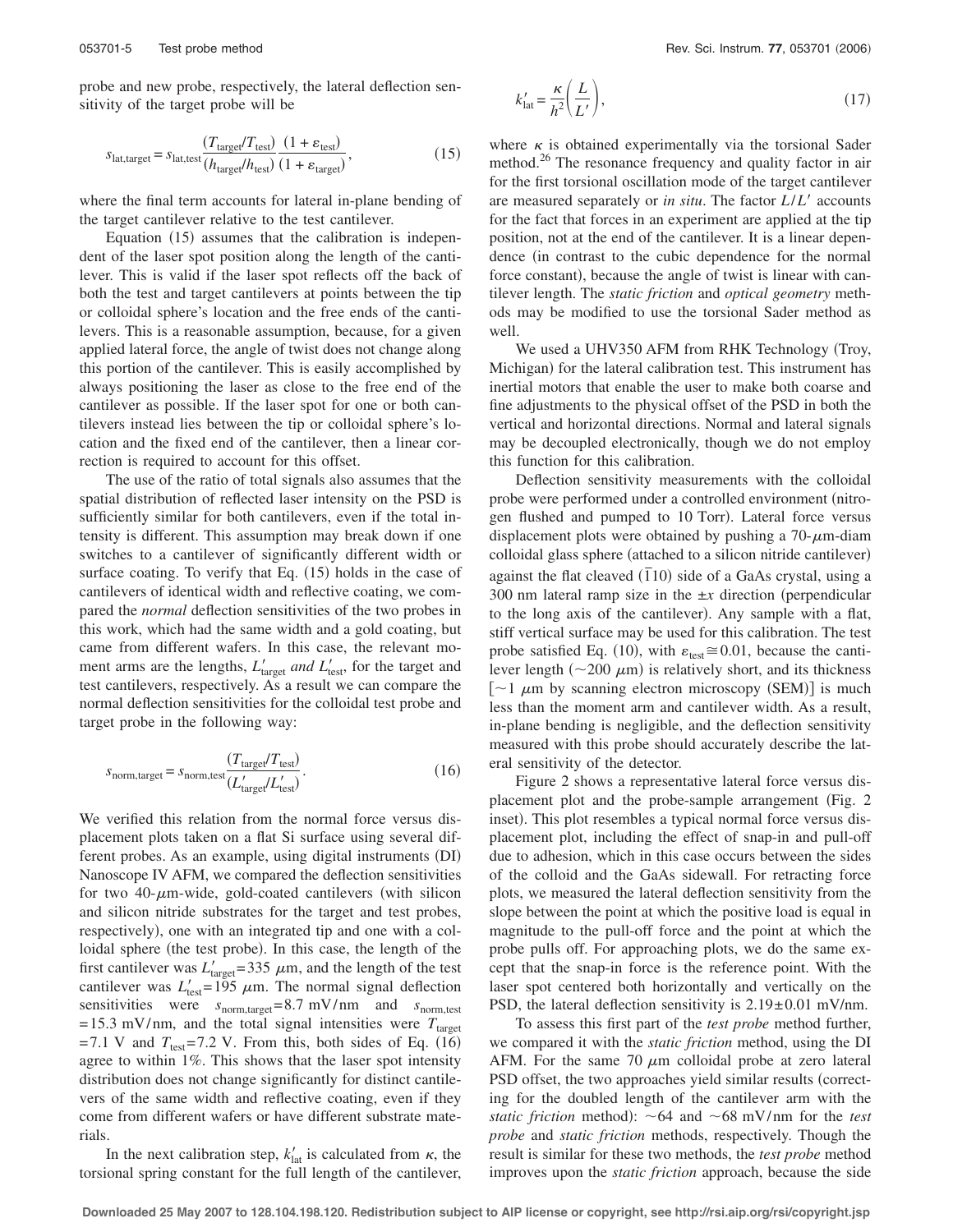| Variable                       | Parameter (measured)                        | Value                   | % Uncertainty |
|--------------------------------|---------------------------------------------|-------------------------|---------------|
| L                              | Full target cantilever length               | $342.8 \pm 0.6 \ \mu m$ | 0.18          |
| Ľ'                             | Target probe base-to-tip distance           | $332.9 \pm 0.4 \mu m$   | 0.12          |
| w                              | Target cantilever width                     | $38.1 \pm 0.4 \mu m$    | 1.1           |
| $h_{\text{target}}$            | Target torsional moment arm                 | $22.34 \pm 0.17 \mu m$  | 0.76          |
| $h_{\text{test}}$              | Colloid test probe torsional moment arm     | $36.05 \pm 0.32 \mu m$  | 0.89          |
| $f_{\rm norm}$                 | Target normal resonance frequency           | $10.5 \pm 0.1$ kHz      | 0.95          |
| $f_{\rm tors}$                 | Target torsional resonance frequency        | $163.3 \pm 0.1$ kHz     | 0.06          |
| $\mathcal Q_{\text{\rm norm}}$ | Normal quality factor in air                | $49.0 \pm 0.7$          | 1.4           |
| $\mathcal{Q}_\text{tors}$      | Torsional quality factor in air             | $204.4 \pm 10.5$        | 5.1           |
|                                | Parameter (calculated from measurements)    |                         |               |
| S                              | Target wedge calibration sensitivity        | $33.7 \pm 1.0$          | 3.0           |
| $S_{\text{lat.test}}$          | Colloid test lateral deflection sensitivity | $2.19 \pm 0.01$ mV/nm   | 0.5           |
| $s_{\text{norm,target}}$       | Target normal deflection sensitivity        | $1.27 \pm 0.01$ mV/nm   | 0.53          |
| $k_{\text{norm,target}}$       | Target full normal spring constant          | $0.074 \pm 0.002$ N/m   | 2.7           |
| $k'_{\text{norm,target}}$      | Target normal spring constant               | $0.080 \pm 0.002$ N/m   | 2.5           |
| $\kappa_{\text{target}}$       | Target torsional spring constant            | $2.91 \pm 0.19$ nN m    | 6.5           |
| $k_{\rm lat.tarset}$           | Target lateral force constant               | $6.00 \pm 0.41$ N/m     | 6.8           |
| β                              | Target normal force sensitivity factor      | $63.3 \pm 1.8$ nN/V     | 2.9           |
|                                | Final results                               |                         |               |
| $\alpha_{\text{target}}$       | Colloid lateral calibration factor          | $1.72 \pm 0.12$ nN/mV   | 6.8           |
| $\alpha_{\text{target}}$       | The same, including in-plane bending        | $2.39 \pm 0.18$ nN/mV   | 7.5           |
| $\alpha_{\text{wedge}}$        | Target wedge lateral calibration factor     | $2.25 \pm 0.09$ nN/mV   | 4.2           |

TABLE II. Measured and calculated values and their percent uncertainties.

of the colloid instead of its apex touches the calibration sample. Therefore, the apex of the sphere is not subjected to wear or chemical modification during the calibration procedure—an important feature if the colloidal probe is also the target probe in the LFM experiment. We note that lateral in-plane bending may be ignored when the target probe is also the test probe. However, this is not the case in general.

After obtaining the lateral deflection sensitivity with the test probe, we then calculate the lateral force calibration factor,  $\alpha_{\text{target}}$ , for the target probe (in this case, a cantilever with an integrated AFM tip) from Eq.  $(13)$ . This cantilever of the same width and reflective (gold) coating with an integrated tip is then calibrated using the *wedge* method for comparison. Henceforth, we will refer to  $\alpha_{\text{target}}$  as the lateral force calibration factor for the target probe obtained via the *test probe* method, and  $\alpha_{\text{wedge}}$  is obtained via the *wedge* method.

## **B. Comparison of test probe and wedge calibration methods**

To compare  $\alpha_{\text{wedge}}$  with  $\alpha_{\text{target}}$ , we first calibrated the target probe with the *wedge* method. Next, we calculated the lateral force constant for the target cantilever, using the torsional Sader method and Eq.  $(17)$ . We then combined Eqs. (13) and (15) to obtain  $\alpha_{\text{target}}$  via our *test probe* method. From this we obtain

$$
\alpha_{\text{target}} = \frac{k'_{\text{lat}}}{s_{\text{lat,target}}}
$$
\n
$$
= \frac{(\kappa_{\text{target}}/h_{\text{target}}^2)(L_{\text{target}}/L_{\text{target}}')}{s_{\text{lat,test}}(T_{\text{target}}/T_{\text{test}})(h_{\text{test}}/h_{\text{target}})(1 + \varepsilon_{\text{test}}/1 + \varepsilon_{\text{target}})}
$$
\n
$$
= \frac{\kappa_{\text{target}}T_{\text{test}}L_{\text{target}}}{s_{\text{lat,test}}h_{\text{test}}h_{\text{target}}T_{\text{target}}L_{\text{target}}'} \left(\frac{1 + \varepsilon_{\text{target}}}{1 + \varepsilon_{\text{test}}}\right),\tag{18}
$$

where  $L_{\text{target}}$  is the full length of the target cantilever,  $L'_{\text{target}}$  is the distance from the fixed end of the cantilever to where the tip is attached, and  $T_{\text{test}}$  and  $T_{\text{target}}$  are the total signals for the colloidal test and target cantilevers, respectively. The ratio  $T_{\text{target}}/T_{\text{test}}$  accounts for the different total signal from the test cantilever versus the target cantilever.

The cantilever length,  $L_{\text{target}}$ , and width,  $w_{\text{target}}$ , were measured optically,  $h_{\text{target}}$  (tip height plus one half of the cantilever thickness) was measured by transmission electron microscopy (TEM), and  $h_{\text{test}}$  (colloid radius plus one half of the cantilever thickness) was measured by  $SEM<sup>27</sup>$ . The values are given in Table II. For a colloidal target probe,  $h_{\text{target}}$ would be  $R(1+\cos\varphi)+t/2$ , where *R* is the sphere radius. From the Sader method, we calculated the torsional and lateral spring constants for the target cantilever,  $\kappa_{\text{target}}$  $=2.91 \pm 0.19 \text{ nN m}$  and  $k'_{\text{latt,target}} = 6.00 \pm 0.41 \text{ N/m}$ , respectively.  $T_{\text{target}}$  and  $T_{\text{test}}$  were approximately equal for the two cantilevers  $(\sim 6 \text{ V})$ , which had the same width and coating material. (All parameters and calculated values are provided in Table II.) The measurement uncertainty associated with the *test probe* method is 6.8% in the case that  $\varepsilon_{\text{target}} = \varepsilon_{\text{test}}$ (see the Appendix). If we ignore the lateral in-plane bending (i.e., neglect  $\varepsilon$  or assume that  $\varepsilon_{\text{target}} = \varepsilon_{\text{test}}$ ), the *test probe* lateral calibration factor is  $\alpha_{\text{target}}=1.72\pm0.12 \text{ nN/mV}$ , where we include the standard error and account for the rate and range dependence of the piezoelectric actuator response. If we include the in-plane bending term in Eq.  $(18)$ , the uncertainty is 7.5%, and  $\alpha_{\text{target}}$  becomes 2.39±0.18 nN/mV, where we have used the values  $\varepsilon_{\text{target}}$ =0.40 and  $\varepsilon_{\text{test}}$ =0.01, which are specific to the cantilevers used in this experiment  $(t<sub>target</sub> \sim 3 \mu m$  by TEM).

For the *wedge* method, the lateral calibration factor,  $\alpha_{\text{wedge}}$ , is obtained from Eq. (14) if the normal force calibra-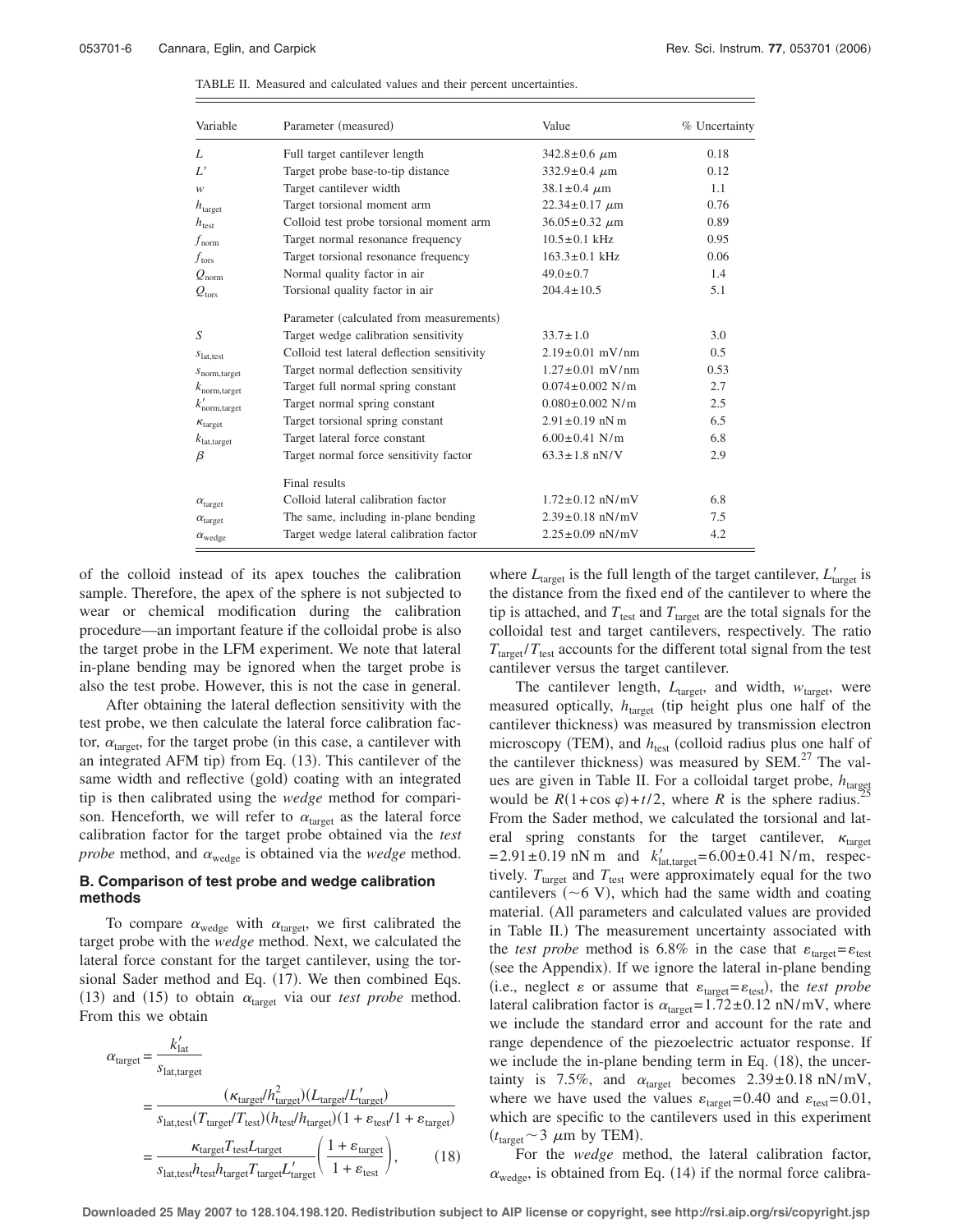tion factor,  $\beta$ , is known. This is in contrast to the *test probe* method which yields a lateral calibration factor that is independent of  $\beta$ . For comparison with the *test probe* method,  $S$ was obtained using the UHV350 AFM for a titanium nitridecoated silicon cantilever with an integrated tip (NT-MDT, Moscow, Russia). Like the *test probe* measurement, the laser spot was centered on the PSD. We used the silicon "TGG01" wedge-shaped calibration grating (MikroMasch, Wilsonville, Oregon) as the sample, which is described in Varenberg et *al.*<sup>25</sup>

To complete the lateral force calibration with the *wedge* method, one must calculate  $\beta$  according to Eqs. (3) and (5). The flexural Sader method yields a normal spring constant for this same target cantilever of  $k_{\text{norm,target}}'$  $=0.074\pm0.002$  N/m. Dividing by the normal deflection sensitivity and the cosine of the angle  $\varphi = 22.5^{\circ}$  between the cantilever's long axis and the sample surface in our instrument, and accounting for the offset of the tip from the end of the cantilever  $|Eqs. (3)$  and  $(5)|$  yield the normal force calibration factor,  $\beta = 68.5 \pm 1.9$  nN/V. The calculated measurement uncertainty in  $\alpha_{\text{wedge}}$  is 4.2%, as shown in the Appendix. The measured *wedge* lateral calibration factor  $\alpha_{\text{wedge}}$ =2.25±0.09 nN/mV. The *test probe* result that accounts for lateral in-plane bending agrees very well with this *wedge* result, to within 5% (and they agree within the estimated uncertainties).

#### **C. Effect of laser spot position on deflection sensitivity and lateral force calibration**

We have observed that the lateral force sensitivity depends strongly on the lateral offset of the PSD with respect to the laser spot position. We studied this dependence and its effect on measurement uncertainty quantitatively by using two methods for the sake of comparison, and to take into account the effect of piezoelectric actuator rate and range effects. In the first method, we translated the PSD laterally from one extreme position to the other and back, obtaining lateral force versus displacement plots with small lateral displacement scans at each PSD position. In the second method, the PSD remained fixed, and we obtained lateral force plots with a much larger lateral scan range and, therefore, a larger deflection range. One example from the first method is shown in Fig. 2. The lateral displacement range was 300 nm. Figure 3 shows both the approach and retract portions of a representative lateral force versus displacement plot taken at the same scan rate as the first method, but with a lateral displacement range of 2  $\mu$ m. In this second method, the PSD was positioned with a lateral offset of  $\sim$ 250  $\mu$ m ( $\sim$ 19% of the width of a PSD sector) so that the laser spot from the untwisted cantilever was displaced to the right-hand side of the PSD, producing a signal of  $-5$  V (out of a total of 6 V, thus  $\sim$ 83% of the spot is incident on the right-hand sectors neglecting truncation of the beam by the finite size of the PSD sectors). The center of the hysteresis loop nearly coincides with the laser passing over the center of the PSD. The hysteresis is due to the dependence of the piezo tube scanners on the applied voltage range. The lateral deflection sensitivity was calculated by taking the derivative of the smoothed force plots.



FIG. 3. Lateral force vs. displacement plots. Approach (dashed) and retract (solid) plots taken for durations of 250 ms in each direction are shown for a displacement range of 2  $\mu$ m. The PSD offset=−5 V so that the middle of the hysteresis loop coincides with the center of the PSD. The slopes of these data are plotted in Fig. 4, and the points 1 and 2 are included for reference in Fig. 4.

In Fig. 4, the results for both sets of measurements are plotted versus laser spot position in both PSD voltage and spatial displacement. Open and closed symbols refer to the approach and retract data, respectively. Circles indicate PSD offset data (first method), while the triangles correspond to the large scan data (second method). The deflection sensitivities are corrected for the known dependence of the response of our piezo scanners on scan range and scan rate, an effect which is described in detail by Hues *et al.*<sup>28</sup> Figure 4 clearly demonstrates by both methods a strong dependence of the lateral deflection sensitivity,  $s<sub>lat</sub>$ , on the position of the laser spot relative to the center of the PSD. We see that  $s<sub>lat</sub>$  decreases nearly quadratically with increasing offset, a result of the Gaussian distribution of the laser spot.

In Fig. 5, the lateral calibration factor,  $\alpha$ , is plotted versus PSD lateral laser spot position for the two methods. The laser spot position varies due to lateral PSD offset (method one, circles) or change in cantilever twist angle (larger scan sizes, method two, trieangles). For the larger scan sizes, the unloaded (untwisted) position of the cantilever corresponds to a lateral signal of  $-5$  V, for a range of  $\pm 10$  V (or a displacement range of the colloidal sphere of  $\sim$ 8–10  $\mu$ m). The torsional spring constant,  $\kappa = 2.91 \times 10^{-9}$  N m, was determined by the torsional Sader method.<sup>26</sup> Closed symbols are corrected for the piezo's rate and range dependence but not for the effect of lateral in-plane bending. Open circles and triangles are *test probe* data corrected for both piezo and in-plane bending effects, according to Eq.  $(18)$ . We also determined the lateral force calibration factor's dependence on lateral laser spot offset for the *wedge* method (hatched squares in Fig. 5, corrected for piezo effects). The plot clearly demonstrates the dependence of both  $\alpha_{\text{target}}$  (methods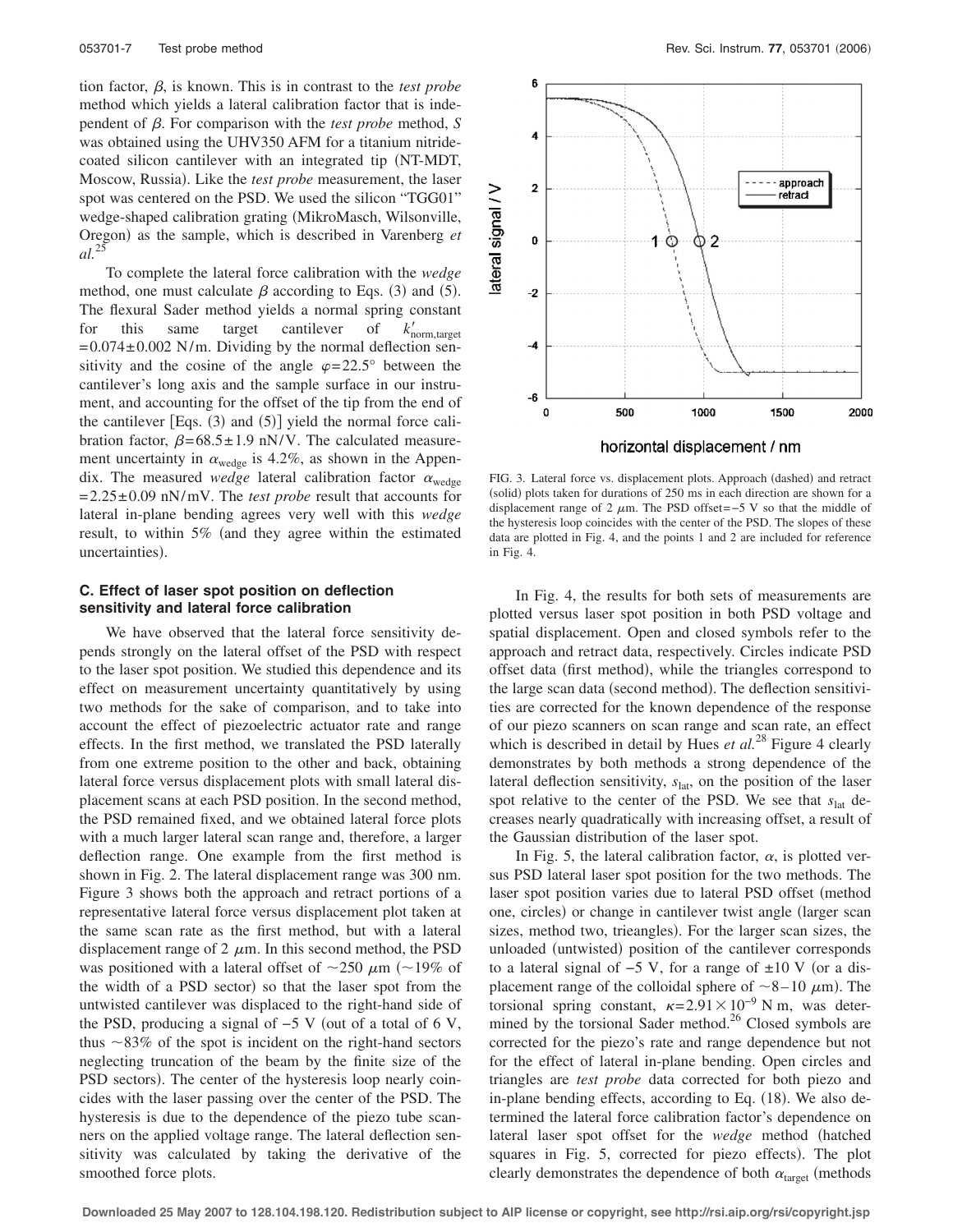



FIG. 4. Lateral deflection sensitivity vs. lateral laser spot position for small (circles) and large (triangles) scan sizes. For the unloaded (untwisted) position, the lateral signal is  $-5$  V (for a ±10 V range), corresponding to 83% of the total laser intensity incident on the right-hand PSD sectors. The upper abscissa indicates the approximate spatial displacement of the PSD  $(\sim 250 \ \mu \text{m}$  for the unloaded position) relative to the laser spot position. Open and closed data correspond to approach and retract force plots, respectively. The total signal is approximately constant for the range of values shown. Error bars corresponding to the measurement uncertainty are smaller than the data points. The parabolic fits (to the retract data) indicate good agreement with behavior predicted by a Gaussian distribution. For reference, points 1 and 2 correspond to the slopes of the circled points 1 and 2 on the approach and retract plots in Fig. 3.

one and two) and  $\alpha_{\text{wedge}}$  on the position,  $x_C$ , of the laser spot relative to the center of the PSD.

The lateral deflection sensitivity decreases and the lateral calibration factor increases with the increased lateral offset of the laser spot. With uncertainties in  $\alpha_{\text{target}}$  and  $\alpha_{\text{wedge}}$  of 6.8% and 4.2%, respectively, at all offsets for our instrument, the absolute uncertainty in  $\alpha$  grows as the PSD offset increases. Similar behavior is observed for the normal deflection sensitivity versus vertical laser spot offset. Thus, our conclusions regarding the lateral sensitivity and calibration apply equally to normal forces.

#### **III. DISCUSSION**

The *test probe* method appears to be a reliable means of performing lateral force calibration for AFM. If in-plane bending of the target probe is ignored, the results for the *test probe* and *wedge* methods differ by  $\sim$ 25% (where we have considered the effect of cantilever tilt on the normal force calibration in the wedge method). When we consider the in-plane bending, the values for the *test probe* and *wedge* method differ by only 5%, and their error bars overlap. In

FIG. 5. Lateral calibration factor,  $\alpha$ , vs. laser spot position,  $x_C$ , relative to the center of the photodiode, showing a clear dependence of lateral calibration factor on  $x_C$ . Closed circles and open triangles are test probe data (with  $6.8\%$  error bars) calculated from the deflection sensitivity for small and large scan sizes, respectively, without accounting for lateral in-plane bending of either the test or target cantilever. Open circles and open triangles are *test probe* results accounting for in-plane bending (7.5% error bars). Hatched square data points are the *wedge* calibration results with the normal force calibration correction for cantilever angle with respect to the sample surface (4.2% error bars). All data are corrected for the effect of rate and range on piezo response. Agreement is found between the *test probe* and *wedge* methods only if lateral in-plane bending is included.

principle, any calibration technique that calculates separately the spring constant and deflection sensitivity, such as the *static friction* method (for colloidal probes), will remain valid only if lateral in-plane bending is accounted for (or is negligible). The *wedge* method works around this limitation by direct measurement of lateral and normal force calibration factors, thereby avoiding separate measurement of the lateral spring constant and deflection sensitivity.

The *test probe* method is similar to Ecke's *vertical lever* method. However, the challenging step of performing force plots against a calibrated cantilever is no longer necessary. By eliminating the second step in Ecke's method, which limits the calibration to cantilevers with colloidal spheres, it is possible to calibrate cantilevers with any type of tip by using the deflection sensitivity measured from the colloidal test probe's lateral force versus displacement plots as described above.

The precision of any method depends on the uncertainty in each measured parameter used to calculate the calibration factor, leaving room for improvement, e.g., if the cantilever and tip or colloidal sphere dimensions can be measured more precisely. Clearly, the accuracy in force calibration suffers substantially whenever the manufacturer values for cantilever dimensions are used *in lieu* of direct measurement. Based on the calculations presented in the Appendix, the most sig-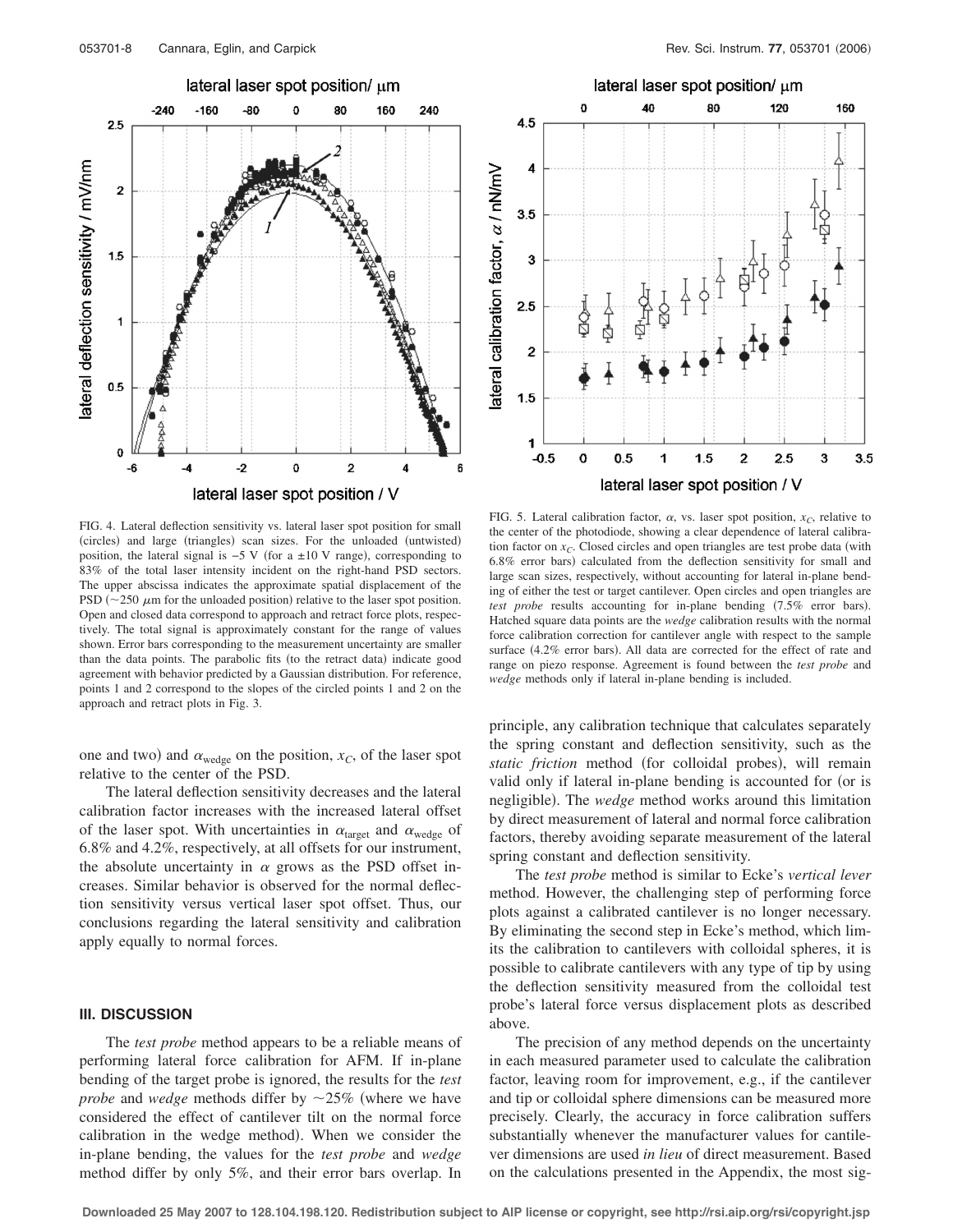nificant contribution to uncertainty in  $\alpha$ <sub>target</sub> arises from the parameter,  $h_{\text{target}}$ , and due to the strong dependence on the width of the cantilever  $(\alpha_{\text{target}} \propto w^4)$ . Though *w* is also a significant source of error in the *wedge* method,  $\alpha_{\text{wedge}}$  depends much more weakly on  $w$  ( $\alpha_{\text{wedge}} \propto w^2$ ). Efforts to improve the precision of the width measurement enhance the accuracy of the calibration. Note that another error source will arise if the cantilever deviates from a perfectly rectangular shape.

We also found that the absolute uncertainty increases significantly versus laser spot position relative to the center of the PSD, and it is therefore important to center the laser spot on the PSD during an experiment and related calibration. In summary, to optimize the precision in force calibration it is important to center the laser spot on the photodiode both vertically and horizontally, and also to account for piezo calibration errors which depend on the scan range and scan rate.

While the uncertainty associated with the *wedge* method is less than the uncertainty in the new *test probe* lateral force calibration method presented here, in general, the choice of lateral calibration method is not only a question of accuracy, but it depends on the limitations imposed by the experiment. The *test probe* method should be used when it is important to avoid contact between the probe(s) in the experiment and any surface other than the sample(s) under investigation. This is crucial in cases where the integrated tip or colloidal sphere has a particular coating that must be preserved. The *test probe* method may also be used to calculate the lateral force calibration factor at any time for any cantilever of width and reflective coating similar to the test probe. After an experiment is completed and dismantled, it remains possible to calibrate forces with the *test probe* method with minimal uncertainty.

#### **ACKNOWLEDGMENTS**

The authors are grateful for financial support from the National Science Foundation and from the Army Research Office. In addition, R.J.C. wishes to thank Emre Tepedelenlioğlu and Erin Flater for helpful discussions and comments on this work.

# **APPENDIX**

From Eq. (18) for the lateral calibration factor calculated with the *test probe* method, we have

$$
\alpha_{\text{target}} = \frac{\kappa T_{\text{test}} L_{\text{target}}}{s_{\text{lat,test}} h_{\text{test}} h_{\text{target}} T_{\text{target}} L'_{\text{target}}}. \tag{A1}
$$

According to the torsional Sader method, the torsional spring constant,  $\kappa$ , is given by

$$
\kappa = 0.1592 \rho w^4 L Q_{\text{tors}} \omega_{\text{tors}}^2 \Gamma_{i,\text{tors}}(\omega_{\text{tors}}),\tag{A2}
$$

where  $\rho$  is the fluid density of the environment (1.18 kg/m<sup>3</sup>) for air),  $Q_{\text{tors}}$  and  $\omega_{\text{tors}}$  are the quality factor and frequency of the fundamental torsional resonance, respectively, and  $\Gamma_{\text{i.tors}}(\omega_{\text{tors}})$  is the imaginary part of the torsional hydrodynamic function, which can be obtained from a table or a numeric function.

Using standard error analysis and denoting the uncertainty in any physical quantity *P* as  $\delta P$ <sup>29</sup>. The uncertainty in the *test probe* lateral force calibration factor,  $\delta \alpha_{\text{test}}$ , is given by

$$
\delta \alpha_{\text{target}} = \alpha_{\text{target}} \left[ \left( \frac{4 \delta w_{\text{target}}}{w_{\text{target}}} \right)^2 + \left( \frac{\delta Q_{\text{tors}}}{Q_{\text{tors}}} \right)^2 + \left( \frac{2 \delta f_{\text{tors}}}{f_{\text{tors}}} \right)^2 + \left( \frac{\delta \Gamma_{i,\text{tors}}}{\Gamma_{i,\text{tors}}} \right)^2 + \left( \frac{\delta \Gamma_{\text{target}}}{\Gamma_{\text{target}}} \right)^2 + \left( \frac{\delta \Gamma_{\text{target}}}{\Gamma_{\text{target}}} \right)^2 + \left( \frac{\delta h_{\text{test}}}{h_{\text{test}}} \right)^2 + \left( \frac{\delta h_{\text{target}}}{h_{\text{target}}} \right)^2 + \left( \frac{\delta s_{\text{latt,test}}}{s_{\text{lat,test}}} \right)^2 + \left( \frac{\delta T_{\text{test}}}{T_{\text{test}}} \right)^2 + \left( \frac{\delta T_{\text{target}}}{T_{\text{target}}} \right)^2 \left( \frac{\delta T_{\text{target}}}{T_{\text{target}}} \right)^2 \tag{A3}
$$

where

$$
\left(\frac{\delta S_{\text{lat,test}}}{S_{\text{lat,test}}}\right)^2 = \left(\frac{\delta V_{\text{lat}}}{V_{\text{lat}}}\right)^2 + \left(\frac{\delta V_{\text{lat,piezo}}}{V_{\text{lat,piezo}}}\right)^2.
$$
\n(A4)

*V*lat and *V*lat,piezo are the lateral PSD signal and voltage applied to the lateral piezo, respectively.

The lateral force calibration factor from the *wedge* calibration method is given by

$$
\alpha_{\text{wedge}} = S \times \beta. \tag{A5}
$$

Since *S* and  $\beta$  are independent measurements, the uncertainty,  $\delta \alpha_{\text{wedge}}$ , may be written

$$
\delta \alpha_{\text{wedge}} = \alpha_{\text{wedge}} \left[ \left( \frac{\delta S}{S} \right)^2 + \left( \frac{\delta \beta}{\beta} \right)^2 \right]^{1/2}, \tag{A6}
$$

where

$$
\left(\frac{\delta\beta}{\beta}\right)^2 = \left(\frac{\delta k'_{\text{norm}}}{k'_{\text{norm}}}\right)^2 + \left(\frac{\delta s_{\text{norm}}}{s_{\text{norm}}}\right)^2.
$$
 (A7)

Using the flexural Sader method,

$$
k_{\text{norm}} = 0.1906 \rho w^2 L Q_{\text{norm}} \omega_{\text{norm}}^2 \Gamma_{i,\text{norm}}(\omega_{\text{norm}}),
$$
 (A8)

and  $($ A6 $)$  becomes

$$
\delta \alpha_{wedge} = \alpha_{wedge} \left[ \left( \frac{\delta S}{S} \right)^2 + \left( \frac{2 \delta w}{w} \right)^2 + \left( \frac{4 \delta L}{L} \right)^2 + \left( \frac{3 \delta L'}{L'} \right)^2 + \left( \frac{3 \delta L'}{L'} \right)^2 + \left( \frac{\delta Q_{\text{norm}}}{Q_{\text{norm}}} \right)^2 + \left( \frac{2 \delta f_{\text{norm}}}{f_{\text{norm}}} \right)^2 + \left( \frac{\delta \Gamma_{i,\text{norm}}}{\Gamma_{i,\text{norm}}} \right)^2 + \left( \frac{\delta s_{\text{norm}}}{s_{\text{norm}}} \right)^2 \left[ \frac{1}{2} \right]^{1/2} . \tag{A9}
$$

Note that the *wedge* calibration uses one fewer parameter (no dependence on *h*) than the *test probe* method, and it depends much more weakly on *w*, which is a large source of error in both methods. While *w* is the most significant source of error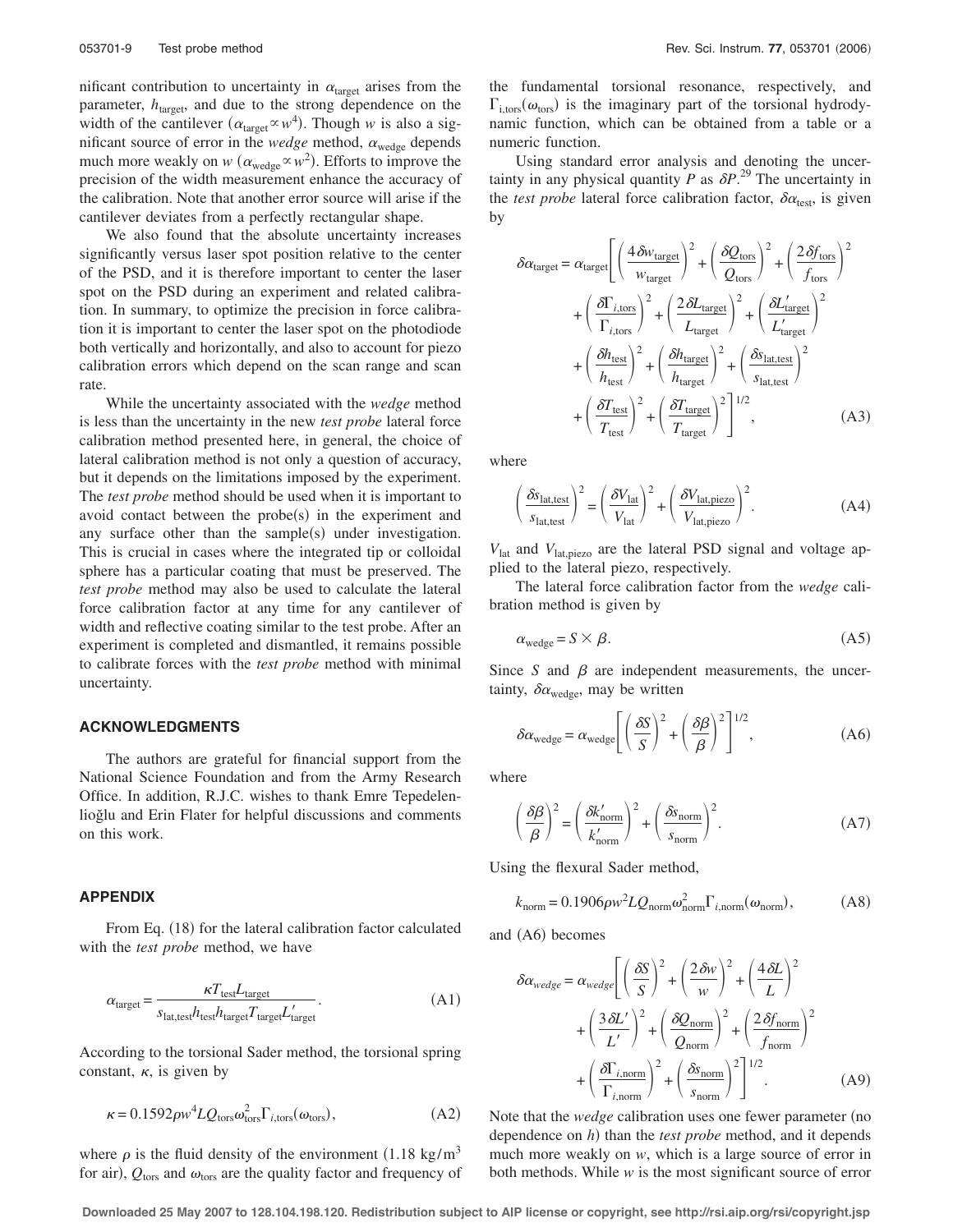in the *test probe* method, *L* is equally significant in the *wedge* method.

In the *wedge* method, the sensitivity factor, *S*, depends on the slopes,  $u_1$  and  $u_2$ , of the lateral versus normal signal plots for the two inclined planes; and *S* depends on the difference,  $d_{12}$ , between the slopes of the friction loop offset versus normal signal plots. *S* is written in terms of the angles  $\theta_1$  and  $\theta_2$ , and the slopes  $u_1$ ,  $u_2$ , and  $d_{12}$  in the following way:

 $S(u_1, u_2, d_1)$ 

$$
= \frac{(u_1/u_2)\sin(2\theta_1) - \sin(2\theta_2)}{d_{12}\cos(2\theta_2) + \sqrt{d_{12}^2 - [u_1 \sin(2\theta_1) - u_2 \sin(2\theta_2)]^2}}.
$$
\n(A10)

Using the standard method of calculating error propagation, we calculate the partial derivatives of *S* with respect to each independent variable:<sup>29</sup>

$$
\frac{\partial S(u_1, u_2, d_{12})}{\partial u_1} = \frac{(1/u_2)\sin(2\theta_1)}{d_{12}\cos(2\theta_2) + \sqrt{d_{12}^2 - [u_1 \sin(2\theta_1) - u_2 \sin(2\theta_2)]^2}} + \frac{[(u_1/u_2)\sin(2\theta_1) - u_2 \sin(2\theta_2)][u_1 \sin(2\theta_1) - u_2 \sin(2\theta_2)]\sin(2\theta_1)}{d_{12}\cos(2\theta_2) + \sqrt{d_{12}^2 - [u_1 \sin(2\theta_1) - u_2 \sin(2\theta_2)]^2}^2} \times \sqrt{d_{12}^2 - [u_1 \sin(2\theta_1) - u_2 \sin(2\theta_2)]^2},
$$
\n(A11)  
\n
$$
\frac{\partial S(u_1, u_2, d_{12})}{\partial u_2} = \frac{(-u_1/u_2^2)\sin(2\theta_1)}{d_{12}\cos(2\theta_2) + \sqrt{d_{12}^2 - [u_1 \sin(2\theta_1) - u_2 \sin(2\theta_2)]^2}} + \frac{-(u_1/u_2)\sin(2\theta_1) - u_2 \sin(2\theta_2)}{d_{12}\cos(2\theta_2) + \sqrt{d_{12}^2 - [u_1 \sin(2\theta_1) - u_2 \sin(2\theta_2)]^2}^2} \times \frac{A_{12}^2 - [u_1 \sin(2\theta_1) - u_2 \sin(2\theta_2)]^2}{(d_{12}\cos(2\theta_2) + \sqrt{d_{12}^2 - [u_1 \sin(2\theta_1) - u_2 \sin(2\theta_2)]^2}^2} \times \frac{A_{12}}{d_{12}^2 - [u_1 \sin(2\theta_1) - u_2 \sin(2\theta_2)]^2} \times \frac{A_{12}}{d_{12}^2 - [u_1 \sin(2\theta_1) - u_2 \sin(2\theta_2)]^2} \times \frac{A_{12}}{d_{12}^2 - [u_1 \sin(2\theta_1) - u_2 \sin(2\theta_2)]^2} \times \frac{A_{12}}{d_{12}^2 - [u_1 \sin(2\theta_1) - u_2 \sin(2\theta_
$$

The uncertainty  $\delta S$  is given by

$$
(\delta S)^2 = \left(\frac{\partial S}{\partial u_1}\delta u_1\right)^2 + \left(\frac{\partial S}{\partial u_2}\delta u_2\right)^2 + 2\left(\frac{\partial S}{\partial d_{12}}\delta d_{12}\right)^2, \quad (A14)
$$

where the factor of 2 in the last term arises because  $d_{12}$  is a difference between the slopes of two offset versus load plots. In general,  $\delta S$  will depend on the friction coefficient,  $\mu$ , of the calibration grating and will increase with increasing  $\mu$  at a rate that depends on the uncertainty in the measured width



FIG. 6. Percent error in the *wedge* method sensitivity factor, *S*, vs. friction coefficient,  $\mu$  (assuming the two sloped surfaces have the same  $\mu$ ). Solid, dotted, dashed, and dash-dotted lines correspond to 1%, 3%, 5%, and 10% uncertainties, respectively, in the measured friction loop half-widths,  $u_1$  and  $u_2$ , and friction loop offset,  $d_{12}$ . The error in *S* becomes unreasonable at high friction coefficients and large uncertainties in these measured values.

and offset slopes. Figure 6 shows the dependence of the percent uncertainty in *S* ( $\delta S/S$ ) on  $\mu$ ,  $u_1$ ,  $u_2$ , and  $d_{12}$ . As  $\mu$ increases, the percent uncertainty in  $u_1$ ,  $u_2$ , and  $d_{12}$  becomes increasingly important to the calibration, and the percent uncertainty in *S* grows to unreasonable large values.

In the current experiment, both the friction coefficient and the percent uncertainties are small enough that  $\delta S$  remains reasonable at  $\sim$ 3%. Table II lists the percent uncertainties in each of the measured and calculated parameters for both calibration methods based on the equations given above.

- <sup>1</sup> R. W. Carpick and M. Salmeron, Chem. Rev. (Washington, D.C.) 97, 1163 (1997).
- E. Gnecco, R. Bennewitz, A. Socoliuc, and E. Meyer, Wear **254**, 859  $(2003)$ .
- ${}^{3}$ G. Meyer and N. M. Amer, Appl. Phys. Lett. **53**, 1045 (1988).
- ${}^4$ G. Meyer and N. M. Amer, Appl. Phys. Lett. **53**, 2400 (1988).
- G. Meyer and N. M. Amer, Appl. Phys. Lett. **57**, 2089 (1990).
- R. J. Cannara, M. J. Brukman, and R. W. Carpick, Rev. Sci. Instrum. **76**, 053706 (2005).
- J. E. Sader, Rev. Sci. Instrum. **70**, 3967 (1999); http:// www.ampc.ms.unimelb.edu.au/afm/calibration.html#normal <sup>8</sup>
- ${}^{8}$  In J. E. Sader's papers, the normal spring constant for the full length of the cantilever is referred to as  $k_{\text{flex}}$ , which we call  $k_{\text{norm}}$  for clarity here.
- While spring constant calibration may be performed at different air pressures and for arbitrary geometries using Sader's new methodology, all spring constant calibrations for this work were performed at 760 Torr using rectangular cantilevers. [J. E. Sader, J. Pacifico, C. P. Green, and P. Mulvaney, J. Appl. Phys. **97**, 124903 (2005).]<br><sup>10</sup>C. A. Clifford and M. P. Seah, Nanotechnology **16**, 1666 (2005).
-